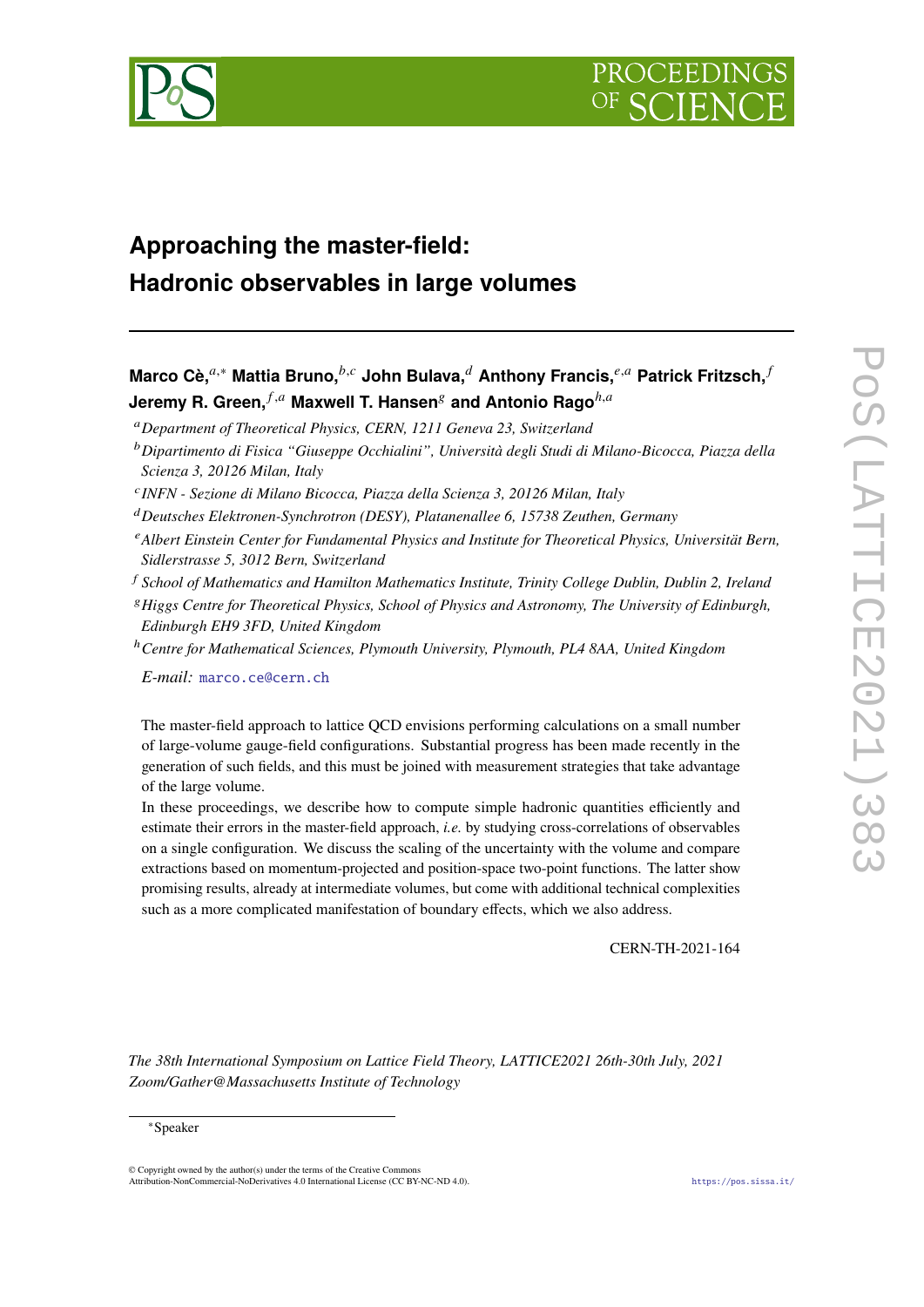# **1. Introduction**

The term *master-field* encapsulates the idea of estimating the expectation values of observables using the translation averages over a single (or a few) representative gauge field(s), the masterfield(s) [\[1\]](#page-7-0), instead of traditional estimators over an ensemble of gauge field configurations generated with Monte Carlo (MC) methods. This relies on the *stochastic locality* of the fields, that is, the fact that thanks to the mass gap, distant regions of a physically large lattice fluctuate largely independently. Clearly, the realization of this idea requires lattices that have a size that is large compared with the finite correlation length.

Thanks to a number of algorithmic achievements [\[2\]](#page-7-1), combined with the increase of the available computational resources, simulations are currently underway for dynamical QCD lattices with volumes up to  $(18 \text{ fm})^4$  and  $m_{\pi}L \approx 25$ , see Ref. [\[3\]](#page-7-2). This opens the door to actual practical computations based on translation averages. However, while master-field computations of bosonic quantities in Yang-Mills theory have already being performed [\[4\]](#page-7-3), the application to hadronic observables introduces additional challenges. Here we present progress in solving the problem, reviewing the theory of master-field errors and studying the extraction of simple hadronic quantities, with a focus on position-space correlation functions and performing numerical tests on a traditional MC ensemble of lattice configurations with a large volume.

### **2. Master-field errors**

In the master-field approach, the MC ensemble average of a local field  $O(x)$  is replaced as an estimator of  $\langle O(x) \rangle$  by the *translation average* [\[1\]](#page-7-0)

$$
\langle O(x)\rangle = \frac{1}{V} \sum_{z} O(x+z), \qquad \langle O(x)\rangle = \langle O(x)\rangle + O\Big(V^{-1/2}\Big). \tag{1}
$$

An error on this estimator can be derived by writing down the field-theoretical expression for the variance of its distribution, that is, the connected correlator of  $O(x)$ ,

$$
\sigma_{\langle O \rangle}^2(x) = \langle [\langle O(x) \rangle - \langle O(x) \rangle]^2 \rangle = \frac{1}{V} \sum_{y} \langle O(y)O(0) \rangle_c
$$
  
= 
$$
\frac{1}{V} \left[ \sum_{|y| \le R} \langle O(y)O(0) \rangle_c + O(e^{-mR}) \right]
$$
  
= 
$$
\frac{1}{V} \left[ \sum_{|y| \le R} \langle O(y)O(0) \rangle_c + O(e^{-mR}) + O(V^{-1/2}) \right],
$$
 (2)

<span id="page-1-0"></span>where in the second line we used the fact that  $O(x)$  is a local field and its connected correlator decays exponentially with spacetime separation, and in the last line we replaced the field-theoretical average with the master-field translation average introducing an error suppressed with the inverse square root of the volume.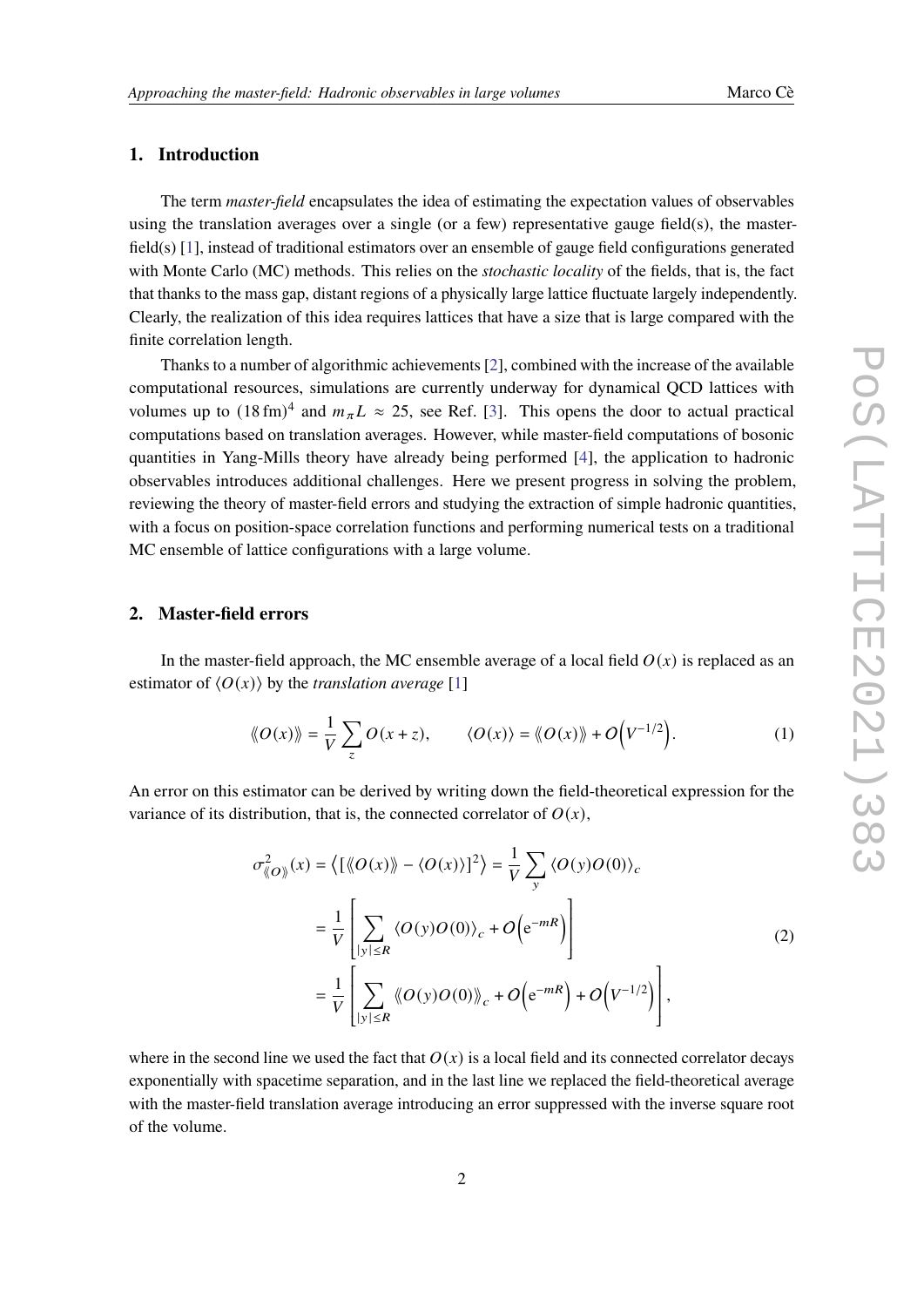If  $n$  master-fields are available, a similar error formula is obtained for the translation average of the ensemble mean  $\overline{O}(x)$ ,

$$
\sigma_{\langle\!\langle \mathbf{O} \rangle\!\rangle}^2(x) = \frac{1}{n} \sigma_{\langle\!\langle \mathbf{O} \rangle\!\rangle}^2(x) = \frac{1}{V} \left[ \sum_{|y| \le R} \langle\!\langle \mathbf{O}(y) \mathbf{O}(0) \rangle\!\rangle_c + O\left(\mathrm{e}^{-mR}\right) + O\left(\mathrm{V}^{-1/2}\right) \right]. \tag{3}
$$

#### **2.1 Hadronic observables**

Simple hadronic quantities such as the masses of stable hadrons or meson decay constants, as well as more complex ones such as hadronic contributions to  $g - 2$  of the muon and real-time spectral functions, all generally require the computation of quark propagators from the solution of the Dirac equation. For instance, consider the meson propagator with a single connected Wick contraction,

$$
C_{\Gamma\Gamma'}(x,0) = \left[\overline{u}\overline{\Gamma d}](x)\left[\overline{d}\Gamma'u\right](0) = -\operatorname{tr}\left\{\gamma_5\Gamma D^{-1}(x,0)\Gamma'\gamma_5 D^{-1}(x,0)^\dagger\right\}.\tag{4}
$$

The quark propagator  $D^{-1}(x, 0)$  is non-zero at any x in spacetime, so it is not an *ultralocal* field but, empirically, on each representative gauge field its norm  $||D^{-1}(x,0)|| \propto e^{-m_{\pi}|x|/2}$  for large  $|x|$ , which localizes the quark propagator field to a region ~  $m_{\pi}^{-1}$ .

Applying the master-field treatment to it, we have a translation-average estimator  $\langle C(x, 0) \rangle$ <sup>[1](#page-2-0)</sup> whose error can be estimated according to Eq. [\(2\)](#page-1-0)

<span id="page-2-2"></span>
$$
\left\langle \left[ \langle C(x,0) \rangle \rangle - \langle C(x,0) \rangle \right]^2 \right\rangle = \frac{1}{V} \left[ \sum_{|y| \le R} \langle C(x+y,y)C(x,0) \rangle \rangle_c + O\left(e^{-mR}\right) + O\left(V^{-1/2}\right) \right], \quad (5)
$$

in terms of the translation average of the product  $C(x + y, y)C(x, 0).$ <sup>[2](#page-2-1)</sup>

We note that, if all-to-all correlators are not available as it is generally the case, the translation averages and the truncated sum of the connected correlator in the error formula can still be computed sampling the source positions  $\nu$ .

#### **3. Position-space correlators**

Usually, momentum-projected correlators are used to extract specific hadronic observables. This is a viable strategy also with the master-field approach. For instance, one can introduce the momentum projection at the source, *e.g.* with a stochastic estimator, and define the momentumprojected correlator  $\tilde{C}(x_0 - y_0, \vec{p}) = \sum_{\vec{y}} e^{-i\vec{p} \cdot (\vec{x} - \vec{y})} C(x, y)$ . The correlator obtained is a quasi-local function of x at fixed  $x_0 - y_0$  and its error can be estimated using translation averages as in Eq. [\(5\)](#page-2-2).

In these proceedings, however, we focus on the alternative option of exacting the hadronic masses directly from the the *position-space* correlator  $C(x) \equiv \langle C(x, 0) \rangle$ . In the continuum and infinite volume, the two-point function in position-space of non-singlet pseudoscalar densities  $P(x)$ tends to the bosonic single-particle correlator described by a modified Bessel function of the second  $\mathrm{kind}$ , $3$ 

<span id="page-2-4"></span>
$$
C_{PP}(x) \to \frac{|c_P|^2}{4\pi^2} \frac{m_\pi}{|x|} K_1(m_\pi |x|), \qquad \text{for } x \to \infty,
$$
 (6)

<span id="page-2-0"></span><sup>&</sup>lt;sup>1</sup>We drop the subscript  $\Gamma$  and  $\Gamma'$  when referring to a generic Dirac structure.

<span id="page-2-1"></span><sup>&</sup>lt;sup>2</sup>This "four-point" function can be obtained as the disconnected  $(2 + 2)$  Wick contraction of four meson fields.

<span id="page-2-3"></span><sup>&</sup>lt;sup>3</sup>Or with  $m_{\pi}$  replaced by  $m_K$  depending on the flavour of  $P(x)$ . For simplicity, here we consider only the  $m_{\pi}$  case.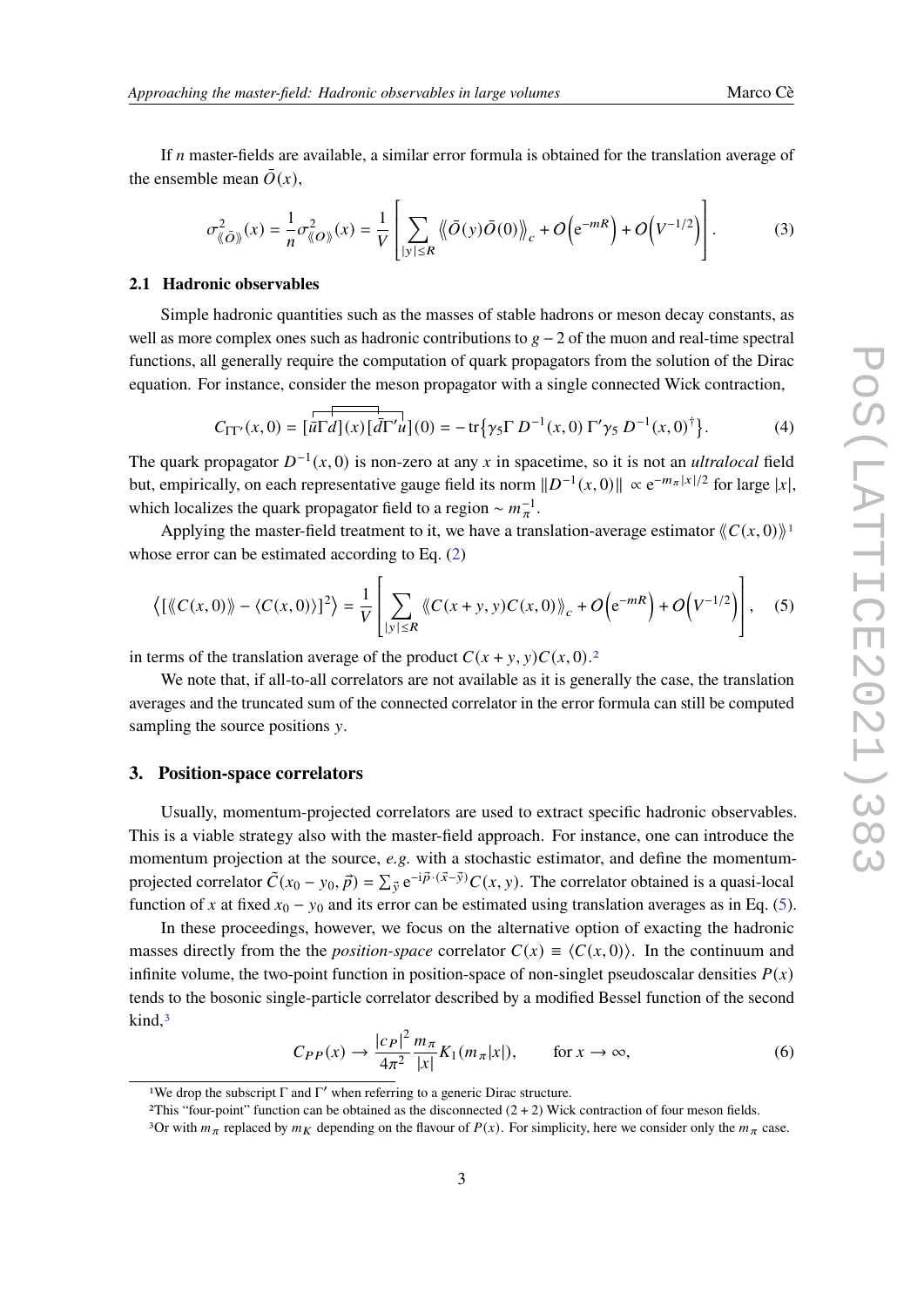while the two-point function of nucleon interpolating fields  $N(x)$  tends to

<span id="page-3-0"></span>
$$
C_{NN}(x) \to \frac{|c_N|^2 m_N^2}{4\pi^2} \left[ K_1(m_N|x|) + \frac{\rlap{\,/}{x}}{|x|} K_2(m_N|x|) \right], \qquad \text{for } x \to \infty. \tag{7}
$$

The nucleon propagator in Eq. [\(7\)](#page-3-0) is a Dirac spinor, and the different Dirac index contractions result in two different scalar functions for  $x \to \infty$ 

<span id="page-3-3"></span>
$$
\text{tr}\,C_{NN}(x) \to \frac{|c_N|^2}{4\pi^2} \frac{m_N^2}{|x|} K_1(m_N|x|),\tag{8a}
$$

<span id="page-3-4"></span>
$$
\text{tr}\, \sharp C_{NN}(x) \to \frac{|c_N|^2}{4\pi^2} m_N^2 K_2(m_N|x|). \tag{8b}
$$

These equations give access to  $m<sub>\pi</sub>$  and  $m<sub>N</sub>$ , but the rotationally-invariant descriptions are valid in the continuum limit, while at finite lattice spacing they are modified by contributions that depend on the direction of  $x$ . We postpone a detailed study of the symmetry-breaking discretization effects and consider in the following only the correlator averaged over  $4d$  spheres of given radius, introducing the correlatoion function of the radial coordinate  $r$ 

$$
\mathcal{\hat{C}}(r) = \frac{1}{\mathbf{r}_4(r^2/a^2)} \sum_{|x|=r} C(x)
$$
\n(9)

for both  $C_{PP}$  and  $C_{NN}$ , where  $r_4(n) = 8 \sum_{d|n,4 \nmid d} d$  is the number of representations of  $n \in \mathbb{N}$  as the sum of four squares, where representations that differ only in the order of the summands or in the signs of the numbers being squared are counted as different.<sup>[4](#page-3-1)</sup>

## **4. Numerical investigation**

We test the computation of  $m<sub>\pi</sub>$  and  $m<sub>N</sub>$  on an ensemble of 82 gauge field configurations of a lattice with tree-level Symanzik-improved Lüscher-Weisz gauge action and non-perturbatively  $O(a)$ -improved exponentiated-clover Wilson fermions [\[2\]](#page-7-1), a spatial extent  $L = 64a$  and temporal extent  $T = 96a$ , generated using the stochastic molecular dynamics (SMD) algorithm implemented in the openQCD-2.0 software<sup>[5](#page-3-2)</sup> [\[5\]](#page-8-0). The bare gauge coupling  $\beta = 6/g_0^2 = 3.8$  corresponds to a lattice spacing  $a \approx 0.094$  fm, and the light and strange hopping parameters  $\kappa_{\ell} = 0.1391874$ ,  $\kappa_s = 0.1385164$  correspond to a pion and kaon mass of approximatively 290 MeV and 450 MeV respectively [\[2\]](#page-7-1).

The spatial extent of the lattice is about 6.08 fm in physical units, and  $m_{\pi}L = 8.9$  using the pion mass that we determine in Eq. [\(13\)](#page-5-0). The volume is too small to reliably apply the master-field error estimation, therefore the error on the numerical results obtained here is estimated from the traditional MC ensemble gauge variance.

To provide a realistic comparison to standard modern techniques for extracting hadron (especially baryon) masses, we apply smearing to the quark fields. In particular, we implement  $3d$ -fermion smearing [\[6\]](#page-8-1) with  $\kappa_{3d} = 0.180, 0.190, 0.200$ , which works for momentum-projected correlators but breaks the four-dimensional hypercubic symmetry of position-space correlators. In addition, we

<span id="page-3-1"></span><sup>4</sup><https://oeis.org/A000118>

<span id="page-3-2"></span><sup>5</sup><https://cern.ch/luscher/openQCD>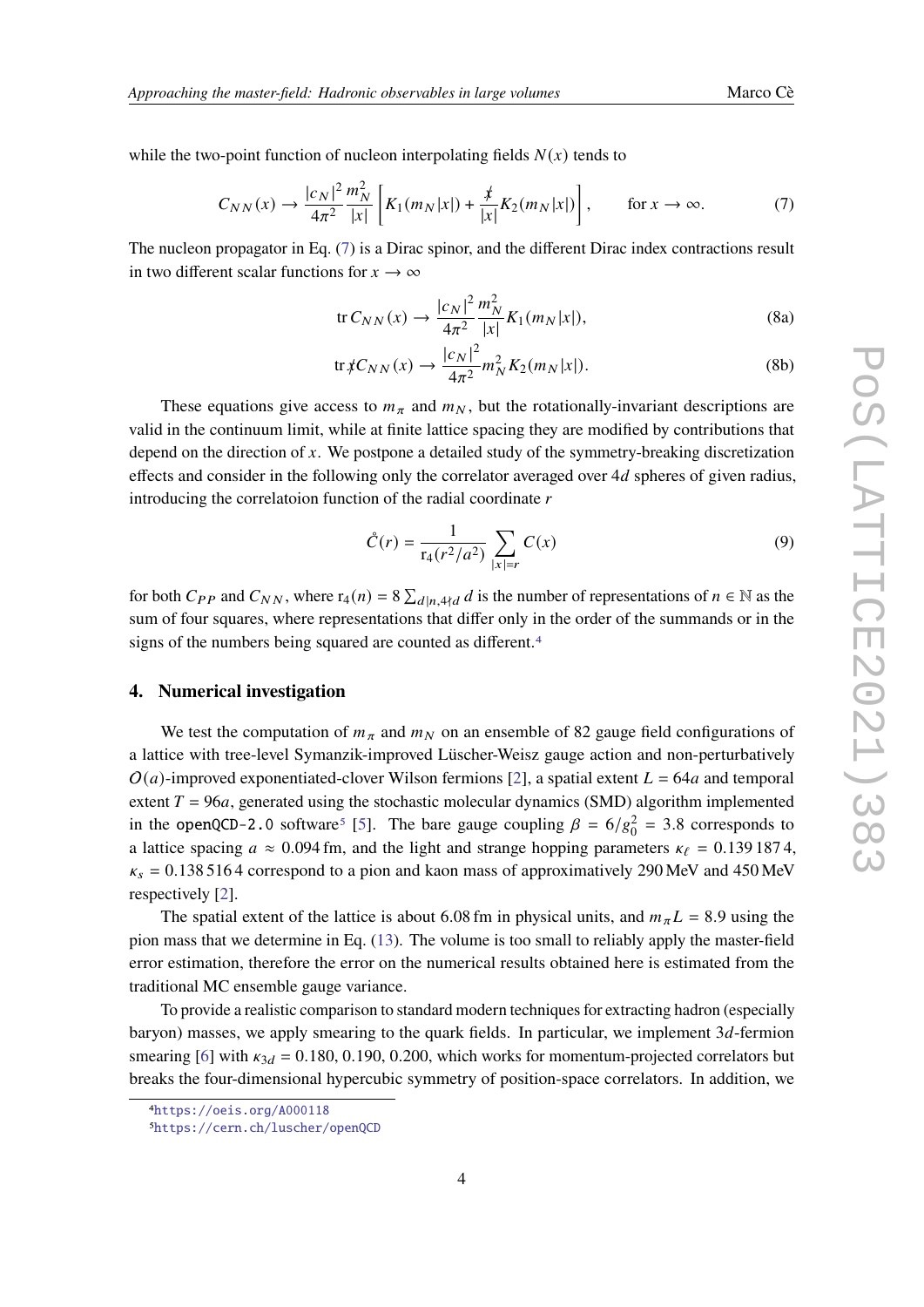

<span id="page-4-0"></span>

**Figure 1:** Left: effective mass corresponding to the radial pion correlator  $\hat{C}_{PP}(r)$ . In lilac, the points obtained applying the infinite-volume formula for the long-distance behaviour in Eq. [\(6\)](#page-2-4). In blue, the points obtained modifying the long-distance behavior to account for finite-volume effects, Eq. [\(12\)](#page-5-1). In green, the -independent effective mass corresponding to the best "one-state" fit to the correlator. In red, the effective mass corresponding to the best "two-state" fit to the correlator as described in the main text. Right: comparison of the value of  $m_{\pi}$  obtained from the "one-state" fit for various choices of correlators and smearing.

consider gradient-flow smearing of both source and sink quark fields, as defined in Ref. [\[7\]](#page-8-2). This preserves the symmetry of position-space correlators but it affects the transfer matrix and introduces effects that make the spectral representation of the pion and nucleon correlators non-positive. However, these effects have a short range and we can ignore them as long as the smearing radius  $\sqrt{8t_{flow}} \approx 0.3$  fm is much smaller than the length scales at which the ground states start to dominate the correlator. We employ point sources and only for the time-momentum meson correlators also stochastic wall sources.

In the following, given a radial correlator we compute its effective mass  $m_{\text{eff}}(r)$  by numerically solving at every value of  $r$  the equation

<span id="page-4-1"></span>
$$
\left. \frac{\dot{C}(r+d;m)}{\dot{C}(r;m)} \right|_{\text{ansatz}} = \left. \frac{\dot{C}(r+d)}{\dot{C}(r)} \right|_{\text{data}} \tag{10}
$$

for the mass parameter  $m$  in the appropriate correlator description. The value of  $d$  is chosen as the value closest to one unit of the lattice spacing a such that  $(r + d)^2/a^2 \in \mathbb{N}$ , as we observe that this produces an effective mass much smoother than using, for instance, the smallest possible value of  $d$ .

## **4.1 Results for the pion mass**

In the left panel of Figure [1,](#page-4-0) we plot the effective mass corresponding to the radial pion correlator  $\tilde{C}_{PP}(r)$  with gradient-flow-smeared sources and sinks. The points obtained by using Eq. [\(6\)](#page-2-4) to define an effective mass according to Eq. [\(10\)](#page-4-1) deviate significantly from the expected flat behaviour at large values of  $r$ . We attribute this effect to the limited spacetime extent of the lattice, and we address this issue with a modification of the expected behaviour of the position-space correlator, performing a sum over all the images

$$
C_{PP}^{L,T}(x) = \sum_{n \in \mathbb{Z}^4} C(x + \mathbb{L} \cdot n), \quad \text{with } \mathbb{L} = \{T, L, L, L\}.
$$
 (11)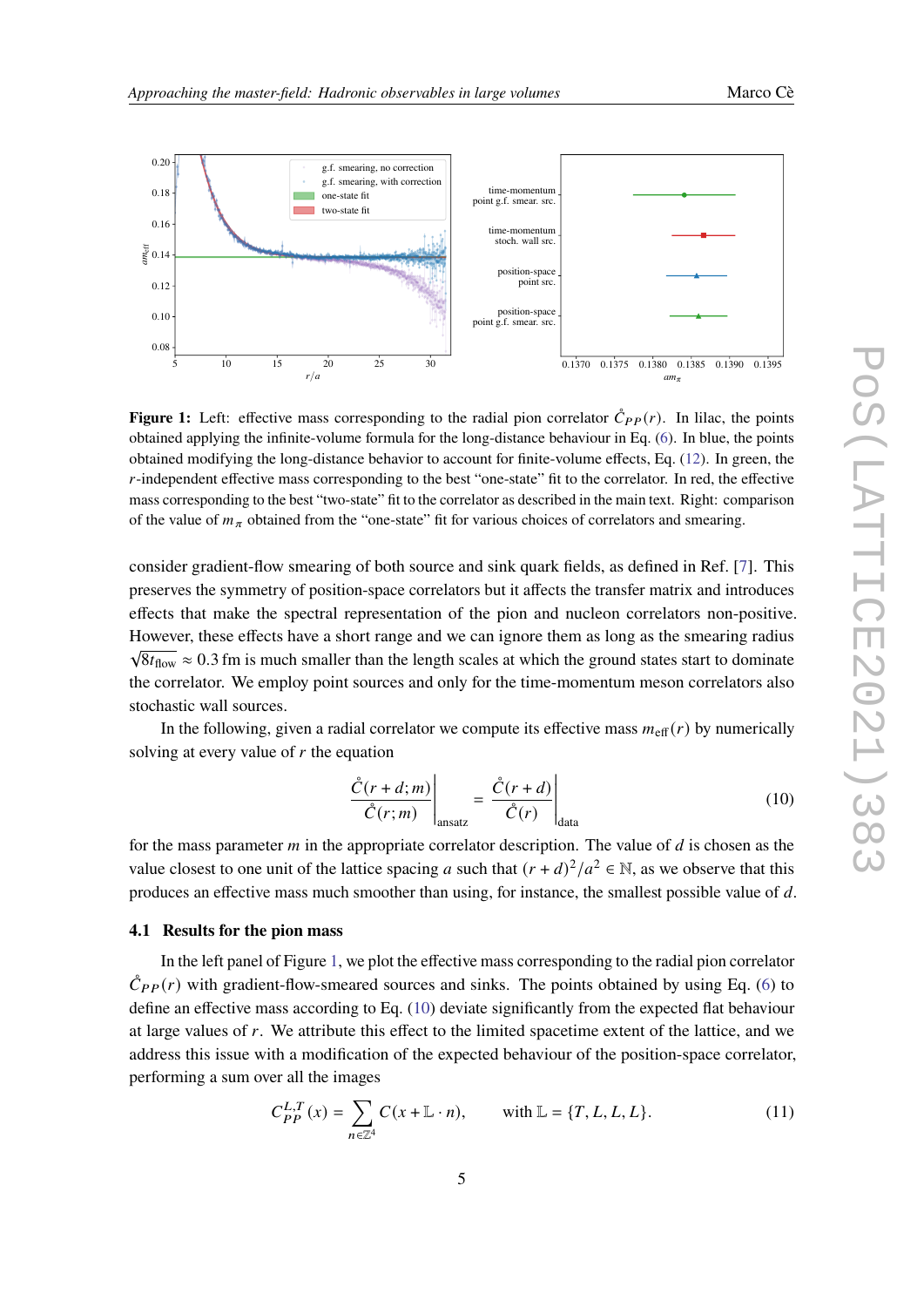Inserting the long-distance behaviour from Eq.  $(6)$  and performing the average over the 4d spheres, we obtain the radial correlator

<span id="page-5-1"></span>
$$
\tilde{C}_{PP}^{L,T}(r) = \sum_{n \in \mathbb{Z}^4} \frac{1}{\mathrm{r}_4(r^2)} \sum_{|x|=r} C(x + \mathbb{L} \cdot n)
$$
  
 
$$
\to \frac{|c_P|^2}{4\pi^2} \left[ \frac{m_\pi}{r} K_1(m_\pi r) + 6 \int \frac{d\Omega_3}{2\pi^2} \frac{m_\pi K_1(m_\pi |x + L \cdot \hat{z}|)}{|x + L \cdot \hat{z}|} + O\Big(e^{-\sqrt{2}m_\pi L}, e^{-m_\pi T}\Big) \right], \quad (12)
$$

where in the last line we included only the leading images from the finite  $L$  extent. This is analogous in spirit to the cosh effective mass used in the standard time-momentum representation. Extracting the effective mass from the lattice correlator using Eq. [\(12\)](#page-5-1) results in a very flat behaviour at large values of  $r$ , as shown in the left panel of Figure [1.](#page-4-0)

We also perform fits to the radial correlator directly, either using Eq. [\(12\)](#page-5-1) with the  $|c_P|^2$  and  $m_\pi$ parameters as a fit ansatz, or adding to it an "excited state"  $a_1 \frac{m_1}{r} K_1(m_1 r)$  with two extra parameters  $a_1, m_1 > m_\pi$ . With appropriately chosen fit ranges, the ground state parameters agree between the two fits, and the fitted  $m_{\pi}$  agrees with the plateau average of the effective mass. Moreover, the second fit is able to describe the correlator to much shorter radial distance. We illustrate this by plotting the effective mass corresponding to the two fitted correlators in the left panel of Figure [1.](#page-4-0)

In the right panel of Figure [1,](#page-4-0) we compare the values of  $m<sub>\pi</sub>$  obtained from the "one-state" fit of both the time-momentum and the position-space correlators on the same point sources, both with and without smearing, and the time-momentum correlator on stochastic wall sources. All the values obtained are compatible. As expected for the meson correlator, we do not see any significant difference in the achieved precision between smeared point sources with either  $3d$ -fermion or gradient-flow smearing, and the non-smeared ones. However, we see an increase in the precision of the point-sources determinations when changing from the time-momentum correlator to the position-space correlator one. With the latter choice, the value of the pion mass is

<span id="page-5-0"></span>
$$
m_{\pi} = 0.1386(4)/a \approx 287.9(8) \text{ MeV},\tag{13}
$$

and has a similar error to the value obtained, at the same computational cost, from the time-momentum correlator with stochastic wall sources.

#### **4.2 Results for the nucleon mass**

The left panel of Figure [2](#page-6-0) shows a similar analysis for the radial nucleon correlator  $\mathring{C}_{NN}(r)$ . As in the case of the pion, the effective mass obtained by applying the long-distance behaviour in Eqs. [\(8a\)](#page-3-3) and [\(8b\)](#page-3-4) shows a significant deviation from the flat behaviour that we attribute to finite volume effects. In contrast to the case of the pion, the effect on the effective mass is positive. This corresponds to a correlator approaching zero with a faster rate than expected. The main contribution to this effect does not come from mirror images, that fall off much faster than in the case of the pion, but from the propagation of intermediate  $N\pi$  states. Work to understand and correct for this effect is in progress, but for the purpose of this study we restrict fits to the correlator to  $r_{\text{max}} = 24a$ . We also note that this effect is expected to become irrelevant on master-fields that have a much larger volume.

We perform fits to both contractions of the correlator using the functional form in either Eq. [\(8a\)](#page-3-3) or Eq. [\(8b\)](#page-3-4) to extract  $|c_N|^2$  and  $m_N$ , and we compare them with fits including an additional excited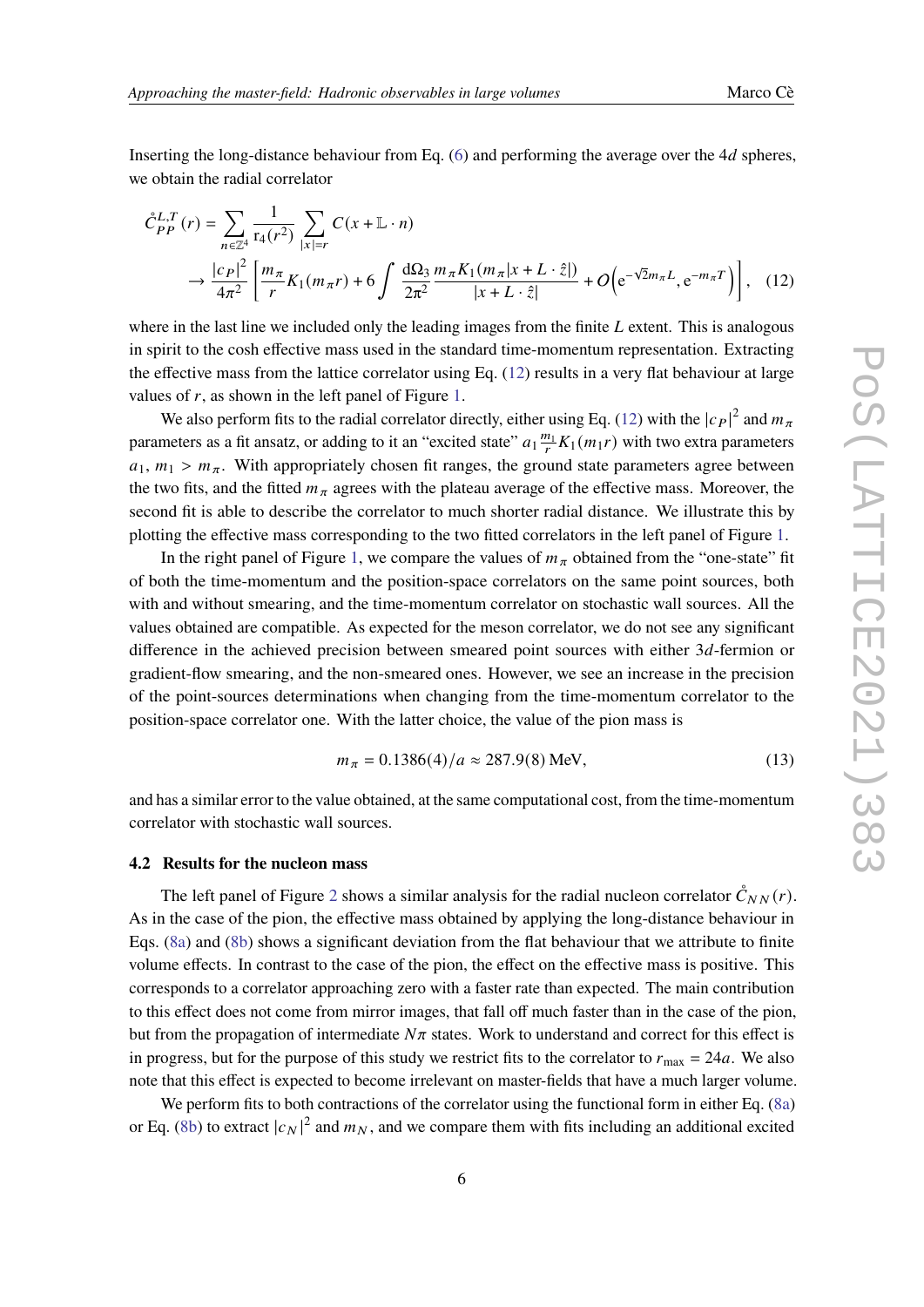<span id="page-6-0"></span>

**Figure 2:** Left: effective mass corresponding to the radial nucleon correlator  $\mathring{C}_{NN}(r)$ . In blue, the points obtained applying the long-distance behaviour to the tr  $\mathring{C}_{NN}$  contraction in Eq. [\(8a\)](#page-3-3). In orange, the points obtained applying the long-distance behaviour to the tr  $\sharp \mathcal{C}_{NN}$  contraction in Eq. [\(8b\)](#page-3-4). In green and brown, the *r*-independent effective mass corresponding to the best "one-state" fit to the tr  $\check{C}_{NN}$  and tr  $\sharp \check{C}_{NN}$  correlators respectively. In violet and red, the effective mass corresponding to the best "two-state" fit to the tr $\mathring{C}_{NN}$ and tr  $\chi \mathcal{C}_{NN}$  correlators respectively as described in the main text. Right: comparison of the value of  $m_N$ obtained from the "one-state" fit for various choices of correlators and smearing.

state. In this case, we find that  $\mathring{C}_{NN}(r) \to \mathring{C}_{NN}(r) \cdot [1 + a_1 \frac{m_\pi}{r} K_1(m_\pi r)]$ , with only one additional free parameter  $a_1$  (with  $m_\pi$  fixed from the fit to the pion correlator), adequately describes the behaviour of the correlator over a longer range of values of  $r$ .

The right panel of Figure [2](#page-6-0) compares the results of the "one-state" fit for  $m<sub>N</sub>$  for different choices of smearing and contractions, both position-space and time-momentum, on the same point sources. This time we observe that the smeared quark fields give more precise results, with gradient-flow smeared sources and sinks leading to a determination of  $m<sub>N</sub>$  that is about twice as precise as the unsmeared ones. This is also true for the time-momentum determination, where we see that gradient-flow smearing performs better than our choices of  $3d$ -fermion smearing parameters, not shown in the figure. More importantly, the mass extracted from a fit to the position space correlator is also twice as precise as the one from the time-momentum approach with the same smearing. We observe a small difference between the two contractions in position space, with tr  $\oint \mathcal{C}_{NN}$  corresponding to a systematically larger  $m_N$ . We believe that these are discretization effects, which are in principle different between the two contractions. From the tr $\check{C}_{NN}$  contraction using gradient-flow smearing, we obtain the value

$$
m_N = 0.489(5)/a \approx 1015(10) \text{ MeV}.
$$
 (14)

## **5. Conclusions and outlook**

The concept of stochastic locality, which is at the base of the master-field approach to lattice QCD, fits naturally with correlators defined in position space, in contrast with momentum-projected ones. For these reasons, in these proceedings we have given an overview of practical methods to extract simple hadronic observables from position-space correlation functions of mesons and baryons.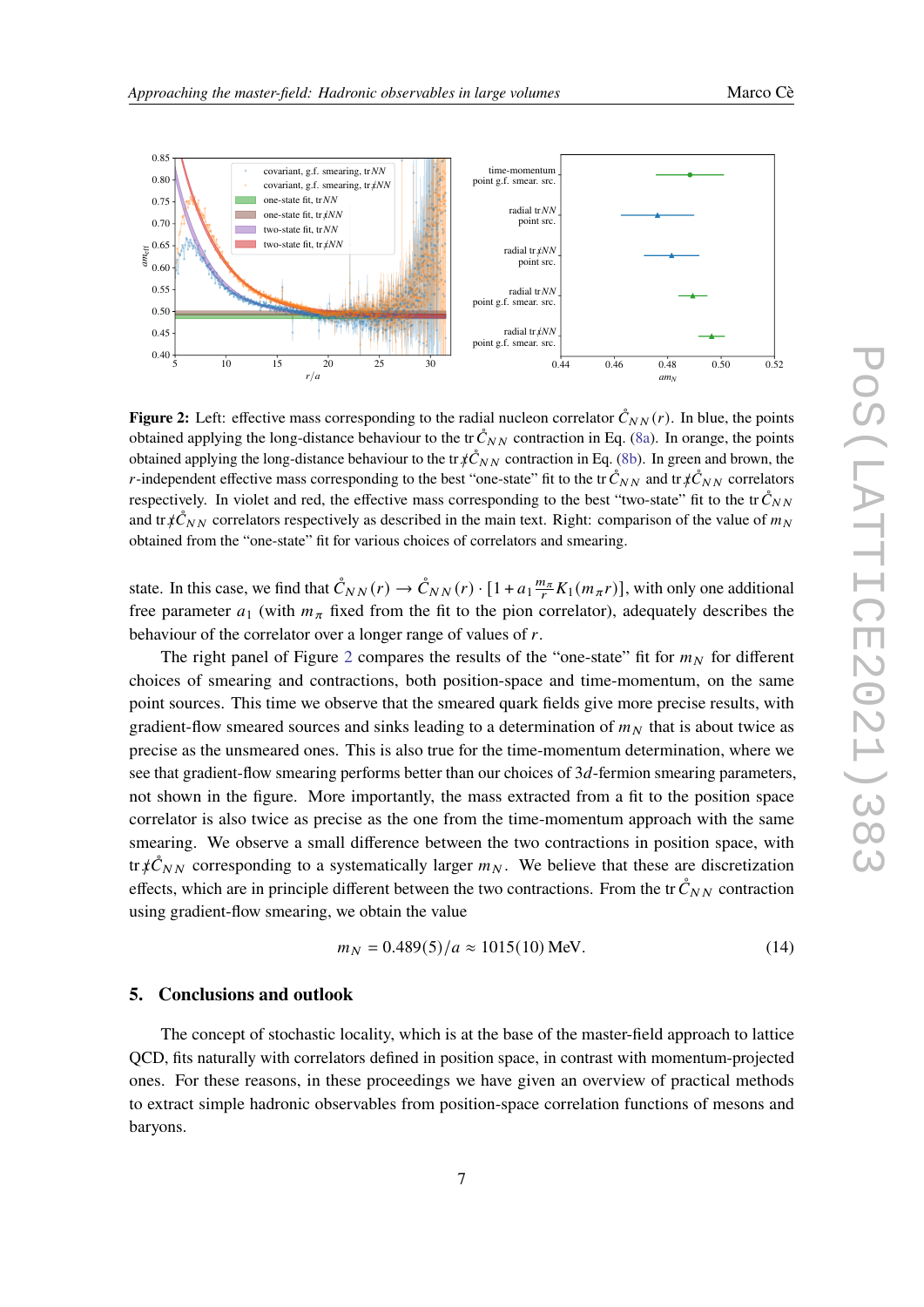Initially applying these methods to traditional ensembles with a moderately large volume, our numerical tests show a statistical accuracy competitive with standard time-momentum techniques: this is a promising result in view of the application to master-fields, addressing some of the challenges in making use of master-field translation averages for physics applications. The main systematic effect comes from the finite volume of the lattice considered in the numerical tests. We are able to fully correct for this systematics in the case of the pion, but not for the nucleon, which further strengthens the association of position-space techniques with master-fields in which volume effects are mostly negligible. Moreover, while good results are obtained assuming rotational symmetry of the correlators, taking into account the symmetry breaking due to discretization effects remains an interesting topic for further studies.

With proper master-fields with volumes up to  $(18 \text{ fm})^4$  and  $m_{\pi}L \approx 25$  now available [\[3\]](#page-7-2), we plan to combine the procedures discussed here with an error estimate fully based on translation averages. A crucial step is to reduce the computational effort in hadronic observables from  $\sim V^2$ to ∼ V. There are a number of strategies to achieve this that fit naturally with the choice of the position-space correlator, see *e.g.* Ref. [\[1\]](#page-7-0). Similar ideas applied to the time-momentum correlator are also worth of investigation, such as the possibility of approximating the momentum projection by truncating the sum over  $\vec{x}$  to make the correlator more local in space. The hadronic observables that can profit from these new technological advances go beyond the simple ones considered here, and include cases in which the very large volume plays a crucial rôle, see Ref. [\[8,](#page-8-3) [9\]](#page-8-4).

## **Acknowledgements**

We thank M. Lüscher for valuable discussions and comments on the proceedings draft. This project has received funding from the European Union's Horizon 2020 research and innovation programme under the Marie Skłodowska-Curie grant agreement No. 843134. The research of MB is funded through the MIUR program for young researchers "Rita Levi Montalcini". The work of MTH is supported, in part, by UK Research and Innovation Future Leader Fellowship MR/T019956/1.

Many simulations were performed on a dedicated HPC cluster at CERN. Part of the gauge fields were further generated on the HPC resource Frontera of the Texas Advanced Computing Center. We gratefully acknowledge the computer resources and the technical support provided by these institutions.

## **References**

- <span id="page-7-0"></span>[1] M. Lüscher, *Stochastic locality and master-field simulations of very large lattices*, *[EPJ Web](https://doi.org/10.1051/epjconf/201817501002) Conf.* **175** [\(2018\) 01002](https://doi.org/10.1051/epjconf/201817501002) [[1707.09758](https://arxiv.org/abs/1707.09758)].
- <span id="page-7-1"></span>[2] A. Francis, P. Fritzsch, M. Lüscher and A. Rago, *Master-field simulations of* ()*-improved lattice QCD: Algorithms, stability and exactness*, *[Comput. Phys. Commun.](https://doi.org/10.1016/j.cpc.2020.107355)* **255** (2020) 107355 [[1911.04533](https://arxiv.org/abs/1911.04533)].
- <span id="page-7-2"></span>[3] P. Fritzsch, *Master-field simulations of QCD*, *PoS* **[LATTICE2021](https://doi.org/10.22323/1.396.0465)** (2021) 465.
- <span id="page-7-3"></span>[4] L. Giusti and M. Lüscher, *Topological susceptibility at*  $T > T_c$  *from master-field simulations of the SU(3) gauge theory*, *[Eur. Phys. J. C](https://doi.org/10.1140/epjc/s10052-019-6706-7)* **79** (2019) 207 [[1812.02062](https://arxiv.org/abs/1812.02062)].